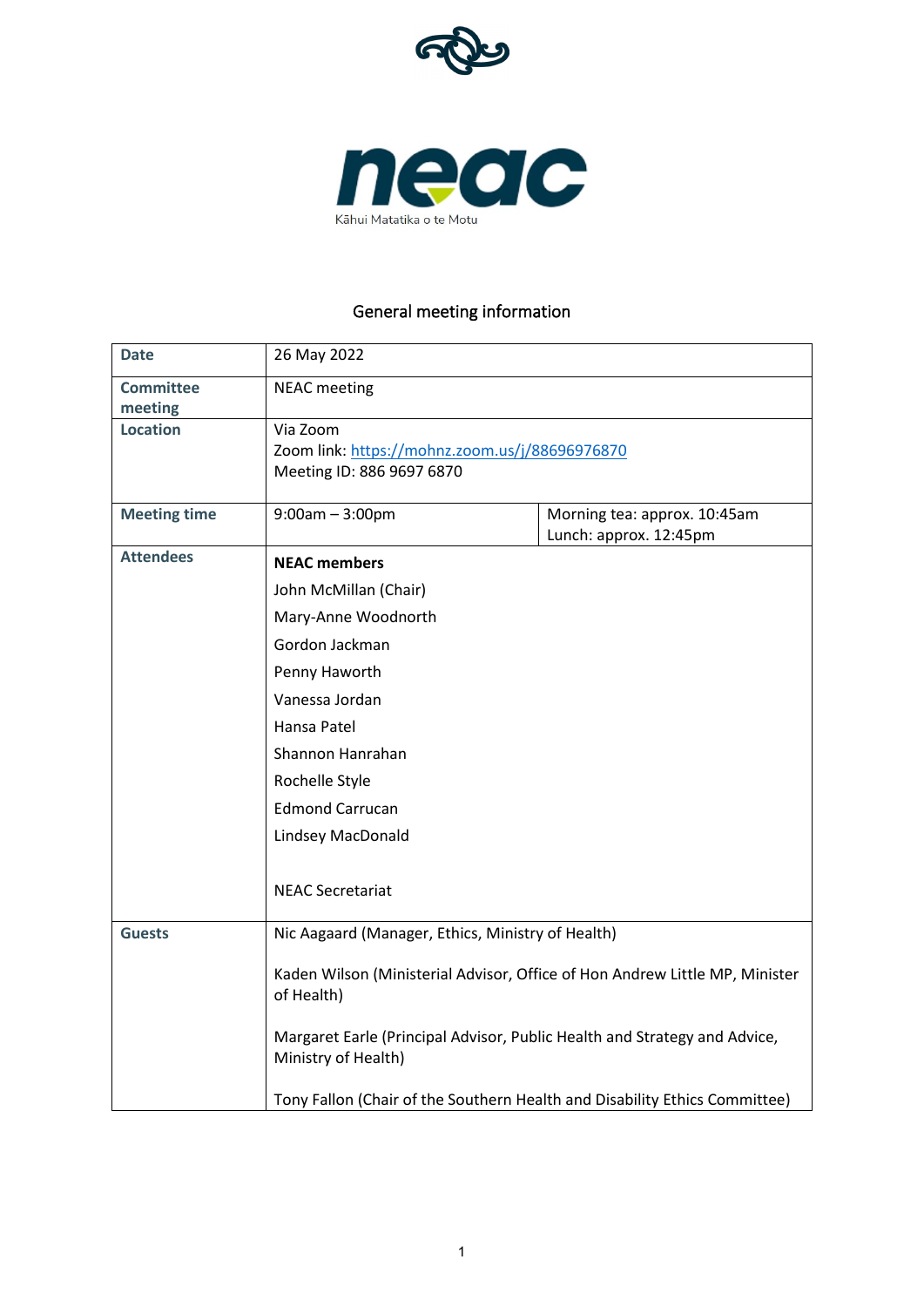

# General Business 9:00am – 9:05am

### **1. Welcome**

- Karakia: Shannon Hanrahan
- Opening Comments: John McMillan

# Standing Items: 9:05am – 9:45am

### **2. Apologies**

- Cindy Towns
- Nora Parore

### **3. Approval of the day's agenda** (John)

### **4. Declarations of interest** (John)

- Review declarations of interest
- Declare any conflicts of interest/role regarding the agenda and determine how to manage any conflicts

#### **5. Chair's update**

- Governance arrangements
- Discuss Terms of reference and representing NEAC outside of committee work
- Note about expectations for minutes
- Discuss preference for frequency of in person meetings and agree on a date for next in person meeting(s)

#### **6. Minutes of NEAC's 24 March 2022 meeting: for approval** (John)

- Paper one 24 March 2022 meeting minutes
- **7. Actions arising from the 24 March 2022 meeting: for noting** (John)
	- Paper two Actions arising from the 24 March meeting

#### **8. Secretariat update**

- Ethics team staff update
- Modernisation of Ethics project update

## Standards review 9:45am – 10:20am

**9. Update from the Standards review sub-committee** (Rochelle Style)

## Non-consent research 10:20am – 10:30am

## **10. Update non-consent research / Health and Disability Commissioner's 2019 report** (John)

- Paper three Draft letter from NEAC to the HDC (same version as March 2022 meeting)
- Paper four ICU matrix of scenarios (Version 2, 17 February 2022)

## Wai 2575 – Health Services and Outcomes Inquiry 10:30am – 10:45am

**11. Discussion about Wai 2575** (Shannon and Lindsey in relation to the WHO presentation)